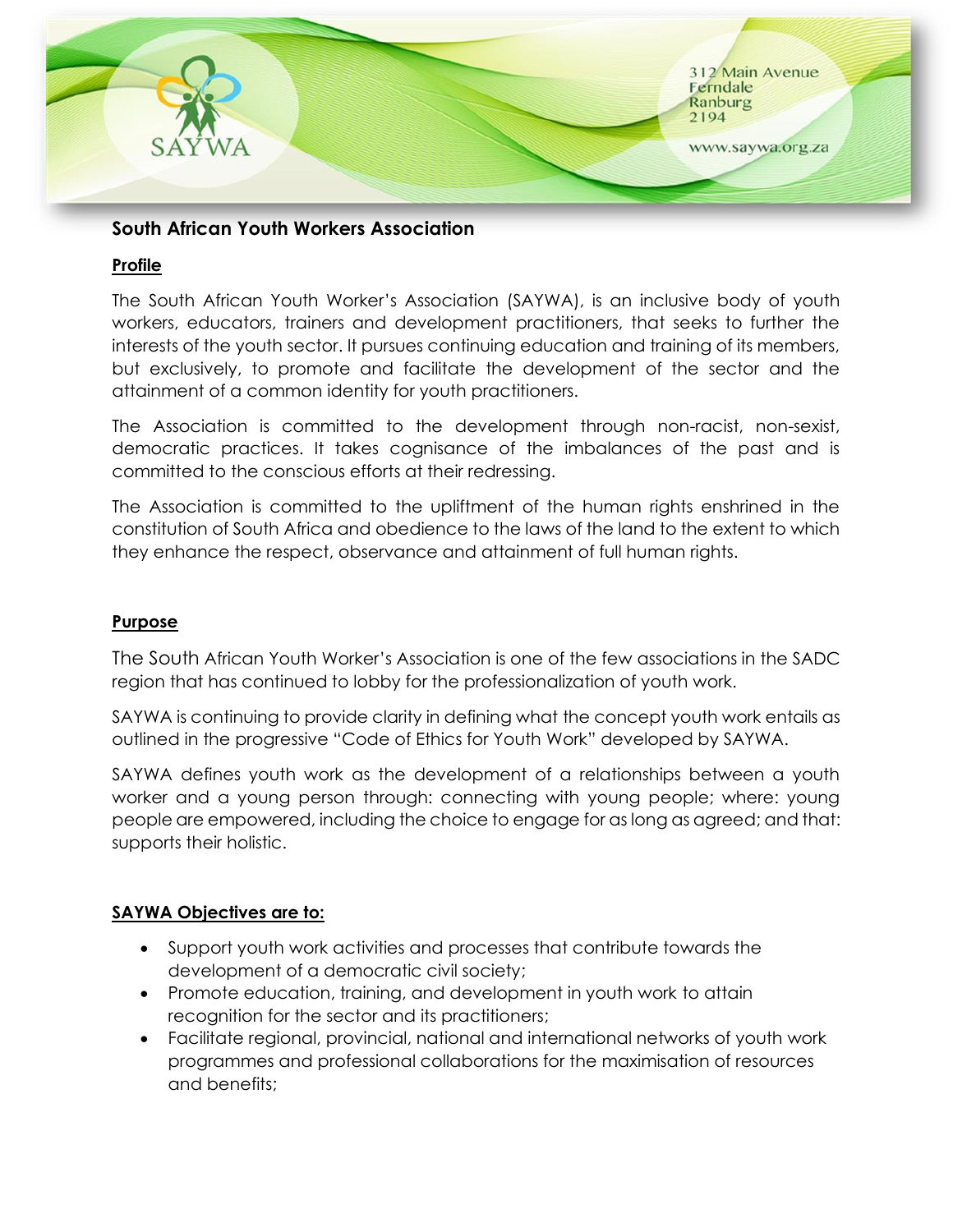- Promote the growth of strong professional associations at regional and provincial level, and to enhance the capacity of provincial structures in their active participation in the development of local strategies that address the needs of youth and practitioners;
- Participate in the following areas of youth work training, education and development:

I. Policy formulation for youth and youth worker training and continuing education;

II. Facilitation of youth education and training and the facilitation of youth development;

III. Promotion of youth work education and supporting learners who aspire to practice youth work;

IV. Continual appraisal and improvement of the quality and standard of youth work education and training and campaigning for the maintenance of training facilities of high standard;

V. Recognition of youth workers as professionals and the maintenance of practice and culture of professionalism in the sector

## **Services**

- Advocacy and networking
- Register youth workers into the profession
- Offer youth workers certification course
- Provide placement services
- Provide infomediary service on youth development

## **Nature of membership of the association**

The professional association prioritizes its membership through advocacy, capacity building, framing competency standards, establishing Codes of Ethics.

The membership is comprised of the following:

- Non-Governmental Organisations specializing in youth work
- Youth work students (previous and current)
- Academics and researchers
- Youth Workers employed by Government Departments and
- Individuals who have passion for youth development work.